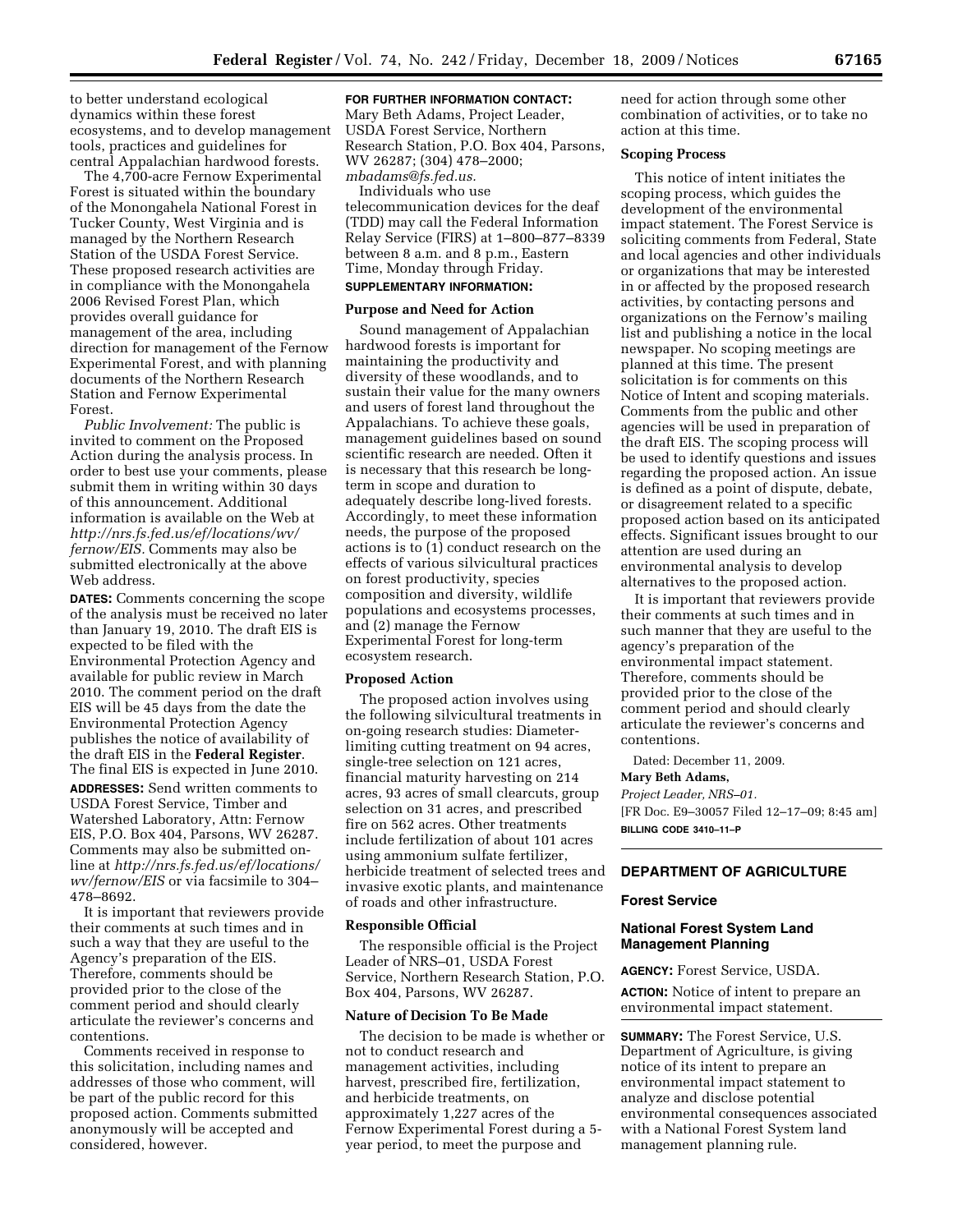**DATES:** Comments concerning the scope of the analysis must be received by February 16, 2010. The Forest Service (Agency) expects to publish the draft environmental impact statement in December 2010 and the final environmental impact statement in October 2011. The U.S. Department of Agriculture (Department) expects to publish the record of decision in November 2011.

**ADDRESSES:** Comments may be sent via e-mail to

*fspr@contentanalysisgroup.com.* Written comments concerning this notice should be addressed to Forest Service Planning NOI, C/O Bear West Company, 172 E 500 S, Bountiful, UT 84010; or via facsimile to 801–397–1605. All comments, including names and addresses, when provided, are placed in the record and are available for public inspection and copying. The public may inspect comments at *http:// contentanalysisgroup.com/fsr/.* 

# **FOR FURTHER INFORMATION CONTACT:**

Larry Hayden, 202–205–0895, *lhayden@fs.fed.us.* 

Individuals who use telecommunication devices for the deaf (TDD) may call the Federal Information Relay Service (FIRS) at 1–800–877–8339 between 8 a.m. and 8 p.m., Eastern Standard Time, Monday through Friday.

## **SUPPLEMENTARY INFORMATION:**

## **Background**

A new Agency planning rule is needed to guide land managers in developing, amending, and revising land management plans for the 155 national forests and 20 grasslands in the National Forest System (NFS). A new planning rule provides the opportunity to help protect, reconnect, and restore national forests and national grasslands for the benefit of human communities and natural resources. Developing a new rule will allow the Agency to integrate forest restoration, watershed protection, climate resilience, wildlife conservation, the need to support vibrant local economies, and collaboration into how the Agency manages national forests and grasslands, with the goals of protecting our water, climate, and wildlife while enhancing ecosystem services and creating economic opportunity. Land management planning is also one way the Agency complies with requirements under the National Forest Management Act of 1976 (NFMA), the Multiple-Use Sustained-Yield Act of 1960 (MUSYA), the Endangered Species Act (ESA), the Wilderness Act of 1964, and other legal requirements.

An environmental impact statement (EIS) is being prepared to document the environmental analysis for a new planning rule at Title 36, Code of Federal Regulations, part 219 (36 CFR part 219). In the interim, the Agency will use the 2000 rule provisions to develop, amend, or revise plans until a new planning rule is released. The 2000 rule had been replaced by the 2008 planning rule which was subsequently held invalid by a Federal District Court. The 2000 planning rule removed and replaced the 1982 planning rule in the Code of Federal Regulations, preventing the Agency from being able to simply reinstate the 1982 rule, but the 2000 rule contains transition provisions which permit the use of the 1982 rule provisions. No national forest or grassland has ever used the 2000 rule to amend or revise a plan because of its complexity. The Department is announcing the reinstatement in the Code of Federal Regulations of the National Forest System Land and Resource Management Planning Rule of November 9, 2000, as amended (2000 rule), elsewhere in the **Federal Register**. The Agency's expectation, based upon its experience with the 2000 rule, is that national forests and grasslands will use the 1982 rule provisions, as permitted by the transition provisions of the 2000 rule, to revise and amend plans until a new planning rule is issued.

#### **Scoping Process**

This notice of intent 60-day comment period starts the scoping process in compliance with the National Environmental Policy Act (NEPA) and its implementing regulations at 40 CFR part 1500. As part of the scoping process, the Agency solicits public comment on the scope of the proposed rule; the alternatives to be considered; and the physical, biological, social, and economic effects that should be analyzed in the draft environmental impact statement. Following the review of comments received during this 60 day period, the Agency will continue to collaboratively engage the public in a variety of ways as it develops a new proposed planning rule. Discussions will focus on key issues raised during the notice of intent public comment period. The Agency is in the process of creating a Web forum for additional dialogue and public interaction. Further information on planned collaborative discussions and other opportunities for public comment are available at *http:// www.fs.usda.gov/planningrule.* 

## **Comments Requested**

The proposed action lists several principles that could be included in a

new planning rule and a number of follow-up questions to help frame the options for a proposed rule. Please comment on what features you believe should be in a planning rule, whether the principles we have identified are the right principles, and whether we have included all of the issues that will need to be considered as a new planning rule is developed. Please also respond to the specific questions posed under the principles outlined below.

The Agency will use the comments and input we receive to identify issues, develop alternatives, and build planning rule content leading to a proposed rule and draft environmental impact statement in the fall of 2010. The Agency will continue to solicit public input through a collaborative process as the proposed rule is developed. Further, we need to hear your thoughts on the best ways the Agency could engage the public during this process.

## **Purpose and Need for Action**

The NFMA requires regulations ''under the principles of the Multiple-Use, Sustained-Yield Act of 1960, that set out the process for the development and revision of the land management plans, and the guidelines and standards'' the Act prescribes (16 U.S.C. 1604(g)). In 1979, the Department first issued regulations to comply with this statutory requirement. The 1979 regulations were superseded by the 1982 planning rule, which has formed the basis for all existing land management plans.

In 1989, the Agency initiated a comprehensive Critique of Land Management Planning, which identified a number of adjustments that were needed to the 1982 planning rule. The Critique found that the 1982 planning rule process was very complex; had significant costs, was lengthy, and was cumbersome for public input. The recommendations in the Critique and the Agency's experiences with planning led to the Agency issuing an advance notice of proposed rulemaking for new regulations in 1991, and two proposed rules, in 1995 and 1999.

After working with a committee of scientists, the Department issued the 2000 rule to revise the 1982 regulations. The 2000 revision of the planning rule described a new framework for NFS planning; made sustainability the foundation for NFS planning and management; required the consideration of the best available science during the planning process, and set forth requirements for implementation, monitoring, evaluation, amendment, and revision of land and resource management plans. However, a review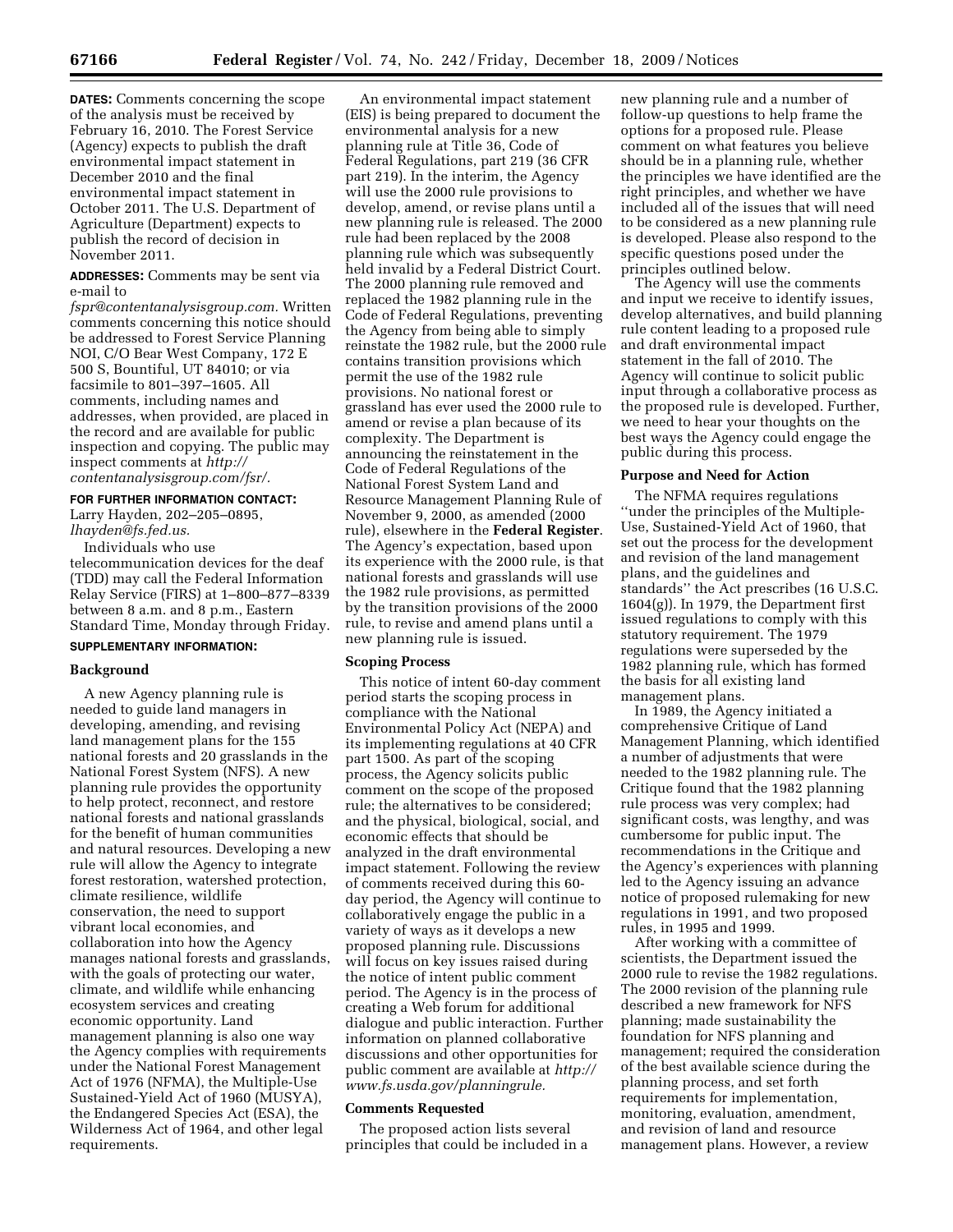in the spring of 2001 found that the 2000 rule was costly, complex, and procedurally burdensome. The results of the review led the Department to issue a new planning rule in 2005, and a revised version again in 2008, but each of those rules was held invalid by a Federal District Court (*Citizens for Better Forestry* v. *USDA,* 481 F. Supp.2d 1059 (N.D. Cal. 2007) (2005 rule); *Citizens for Better Forestry* v. *USDA,*  632 F. Supp.2d 968 (N.D. Cal. 2009) (2008 rule)).

The NFMA requires the Agency to revise land management plans ''at least every 15 years.'' The NFS has 127 land management plans. Currently, 68 plans are past due for plan revision. Most plans were developed between 1983 and 1993 and should have been revised between 1998 and 2008. The Agency now has an urgent need to establish a planning rule that protects, reconnects, and restores national forests and grasslands for the benefit of human communities and natural resources.

A new planning rule must be responsive to the challenges of climate change; the need for forest restoration and conservation, watershed protection, and wildlife conservation; and the sustainable use of public lands to support vibrant communities. It must be clear, efficient, and effective, and must meet requirements under the NFMA, as well as allow the Agency to meet its obligations under the MUSYA, the ESA, and the Wilderness Act, as well as other legal requirements. It also must provide for a transparent, collaborative process that allows for effective public participation. A new rule should also be within the Agency's capability to implement on all NFS units. With stability in planning regulations, national land management planning can regain momentum, and units will be able to complete timely revisions that guide sustainable management.

For further information on the history of land management planning and why the Agency is preparing a new EIS see the Web site at *http://www.fs.usda.gov/ planningrule.* 

## **Proposed Action**

The NFMA at 16 U.S.C. 1604 requires the Agency to have a planning rule. The Forest Service is proposing the development of a new planning rule to be issued at 36 CFR part 219. The new rule will consist of procedures for developing, amending, and revising land management plans.

We list below a number of principles based on substance and process that could be used to guide the development of a new planning rule. Through this notice of intent, we are seeking public

input on these principles and associated questions. We also ask reviewers to identify and give input on any principles or issues not mentioned. Additionally, we are seeking input on whether we have included a full list of the issues that must be addressed in a new rule and how best to address existing and future issues and challenges.

#### *Substantive Principles for a New Rule*

*1. Land management plans could address the need for restoration and conservation to enhance the resilience of ecosystems to a variety of threats.*  Climate change; alterations of natural fire regimes; changing water conditions; aggressive insects, disease, and invasive species; increasingly intense floods and drought; increasing air and water pollution; increasing development pressures; and other factors threaten the health of forests and grasslands. When the health and integrity of our lands deteriorate, so do the environmental, economic, and social benefits they provide, with enormous potential impacts on drinking water, greenhouse gas emissions, climate, wildlife, recreation, community health, and prosperity. Plans could promote restoration and management of national forests and grasslands to make them more resilient to these threats, and to ensure the continued delivery of important ecosystem services and benefits. They could also promote the active conservation of healthy lands to prevent them from degrading and to strengthen overall resiliency.

*Specific questions we would like the public to address include:* 

• What do you see as the biggest threats to forest and grassland health and ecosystem resiliency?

• How do you define restoration? What is your concept of restoration? How can the planning rule foster restoration of NFS lands?

• What kinds of conservation efforts can enhance ecosystem resiliency and prevent degradation?

*2. Plans could proactively address climate change through monitoring, mitigation and adaptation, and could allow flexibility to adapt to changing conditions and incorporate new information.* Climate change is one of the great challenges facing the United States and the world, and is dramatically reshaping how the Agency will deliver on its mission of sustaining the health and diversity of the nation's forests. Management will need to restore ecosystem resiliency, and also factor adaptation and mitigation strategies into planning and project development. Plans will need to be innovative,

integrate climate change and watershed management, and use climate change as a theme under which to integrate and streamline existing national and regional strategies for ecological restoration, fire and fuels, forest health, biomass utilization, and others. Plans could also include clear monitoring programs and incorporate evolving research in order to develop sciencebased understanding around climate change impacts and adaptation and mitigation efforts.

Plans will need to anticipate climate change-related uncertainty and be adaptive to new science and knowledge about changing conditions on the ground. Responsible officials will also need flexibility to be able to adjust plan objectives and requirements where there are circumstances outside of agency control: For example, where increasing water temperatures resulting from climate change make it impossible to maintain a sensitive fish species in its native habitat. Incorporating this concept of adaptive management into the planning rule will be especially important as we increase our understanding of climate change and how it will impact the landscape, but will also be important to respond to and apply new information regarding water conservation, insect and disease, species conservation, threats from catastrophic wildfire, and impacts from the loss of open space.

*Specific questions we would like the public to address include:* 

• How can the planning rule be proactive and innovative in addressing the need for climate change adaptation and mitigation?

• What kinds of data, research, and monitoring could assist land management planners to incorporate climate change adaptation considerations into plans?

• How should the planning rule address uncertainty? How do other public and private entities recognize and incorporate uncertainty in their planning efforts?

• How can a new planning rule appropriately build in the flexibility land managers will need to adapt to changing science, information or conditions? What mechanisms should be used to incorporate new data? Do you know of any successful adaptive management regimes that can inform our process?

• How should plans anticipate and address changing conditions or impacts outside of agency control? How can external factors be incorporated or recognized in plan guidance and requirements?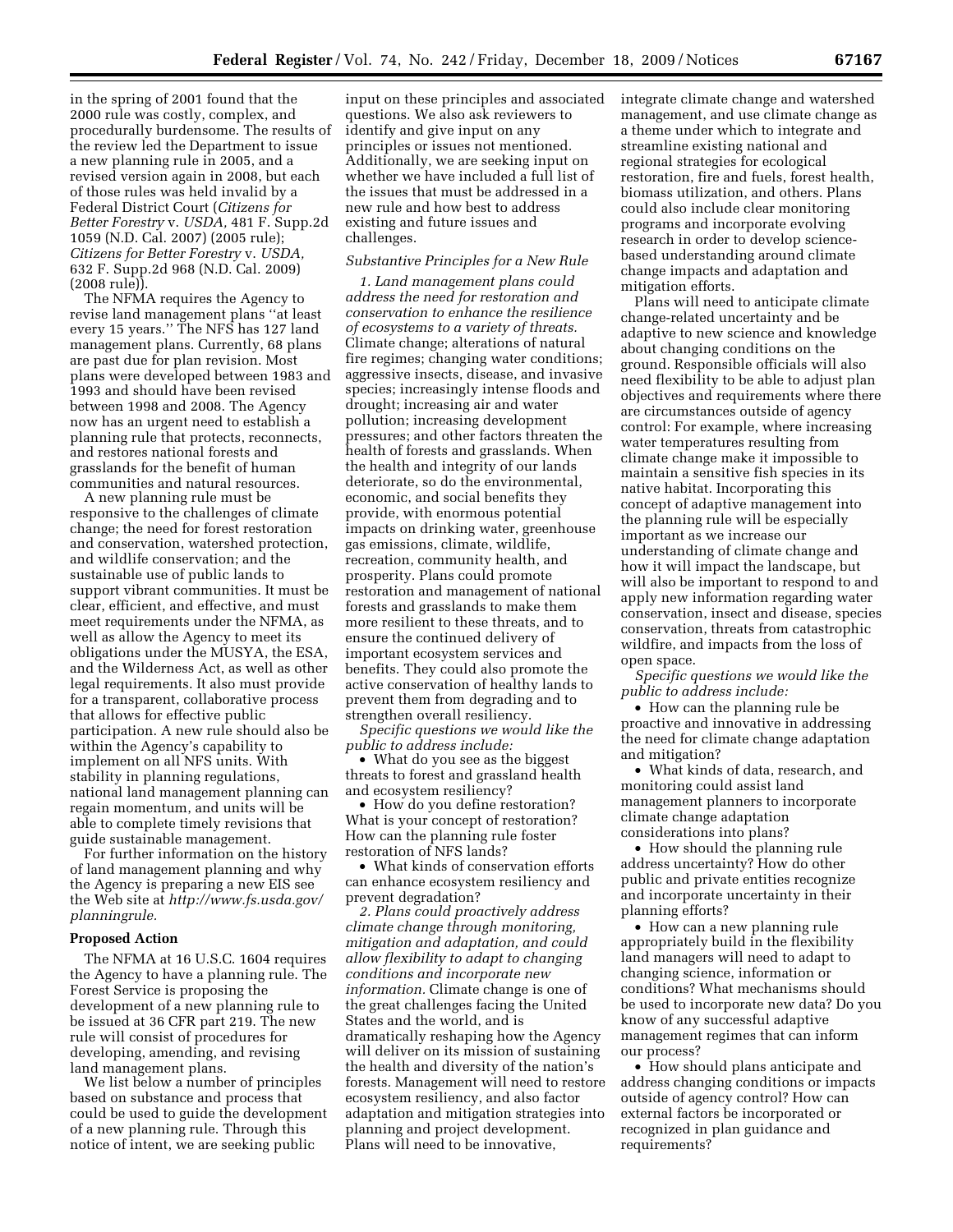*3. Land management plans could emphasize maintenance and restoration of watershed health, and could protect and enhance America's water resources.*  Responding to the challenges of climate change in providing water and waterrelated ecosystem services is one of the most urgent tasks facing the Agency. The NFS alone is the source of fresh water for more than 60 million people from coast to coast. In coming decades, climate change; impacts from catastrophic fire and tree mortality; the increasing intensity of weather patterns; events including droughts and storms; increasing pollution; and increasing development pressures will combine to impact the quantity, availability, and quality of America's water resources and the health of its watersheds. Plans could promote the restoration and maintenance of watersheds to ensure abundant clean water, the protection of soils, and the health of aquatic and terrestrial ecosystems.

*Specific questions we would like the public to address include:* 

• Should a new planning rule include standards to address watershed health? If so, what might those look like? Should the Agency be held accountable only for actions and problems on its NFS lands or take into account water availability and quality factors that are outside of the Agency's control?

• What planning or management guidance could the Agency incorporate in the rule to protect and enhance water resources?

• One way to approach planning for an NFS unit is to think about the future of the planning area through the context of its watersheds. Do you see benefits and/or drawbacks to a rule requiring land management planning on a watershed basis?

• Do you see benefits or drawbacks to a rule requiring adherence to regionally specific Best Management Practices?

*4. Plans could provide for the diversity of species and wildlife habitat.*  The NFS is a refuge for numerous species, including 425 threatened and endangered species. The NFMA directs the Agency to provide ''for diversity of plant and animal communities based on the suitability and capability of the specific land area in order to meet overall multiple-use objectives \* \* \*'' (16 U.S.C. 1604(g)(3)(B)). Over time, the Agency's planning rules have sought to meet this statutory requirement to provide for diversity in a number of ways.

The 1982 planning rule required management prescriptions to provide for diversity as well as additional prescriptions to provide for the viability of native vertebrates and desired non-

native vertebrate species. The 2000 planning rule required (with qualifications) ecological conditions that provide a ''high likelihood'' that conditions are capable of supporting viability of native and desired nonnative species over time. In addition, the 2000 planning rule included detailed and complex analytical requirements regarding ecological sustainability in terms of ecosystem and species diversity (ecological sustainability), including identification of ''focal species'' and ''species at risk.'' The 2005 and 2008 planning rules required plans to provide a framework for contributing to ecological sustainability, in terms of ecosystem diversity and (where necessary) species diversity, in terms of ''species of interest,'' and ''species of concern.'' These two rules had much less detail than the 2000 rule with additional detail set forth in the Forest Service Directive System.

The Agency faced a number of challenges in implementing the species viability requirements of the 1982 rule. These challenges will be exacerbated as climate change affects the range and viability of species, both flora and fauna. In anticipation of coming changes, the Agency must look at new ways to meet diversity requirements.

The new rule needs to provide planning procedures that meet the intent of NFMA to provide for diversity in a way that achieves protection for species, habitats, and ecosystems while taking into account environmental and management factors and impacts that are outside of the Agency's control.

*Specific questions we would like the public to address include:* 

• How should the new rule provide for diversity?

• How should the planning rule guide protection of at-risk species of animals and plants and their habitat?

• How can the new planning rule account for variables outside of Agency control, including those impacts that are the result of climate change?

• Should species diversity provisions in planning look beyond the individual unit to a watershed or landscape scale, and if so, what is a practical and workable way to incorporate a broader perspective?

• How could wildlife habitat monitoring be addressed in a planning rule?

*5. Plans could foster sustainable NFS lands and their contribution to vibrant rural economies.* Forests and grasslands offer enormous environmental benefits, including clean air, clean and abundant water, wildlife habitat, carbon sequestration, erosion control, and other ecosystem services. They generate economic value by attracting tourism and recreation visitors; sustaining green jobs; and producing timber, other forest products, minerals, food, and energy, both renewable and non-renewable. They are also of immense social importance; they enhance rural quality of life, sustain scenic and culturally important landscapes, oftentimes define the essence of a community, and provide opportunities to engage in outdoor recreation and reconnection with the land. The Agency recognizes the interdependence of these ecological, economic, and social values and the need for land management planning to take all three into account.

In pursuit of sustainable management in the new planning rule, the Agency proposes to include provisions for the protection and enhancement of ecosystem services, such as clean water, clean air, and wildlife habitat. It also proposes that plans could provide a sustainable set of opportunities for goods and services that will support vibrant rural and national economies in a way that is compatible with natural resource conservation and restoration goals.

*Specific questions we would like the public to address include:* 

• How can the planning rule reflect the interdependency of social, economic, and ecological systems in a way that supports sustainable management of national forests and grasslands?

• How can the Agency recognize and incorporate provisions in the planning rule for managing lands for the sustainable delivery of ecosystem services?

• How can plans guide units of the NFS in achieving natural resource conservation and restoration goals in a way that is compatible with providing a set of opportunities for goods and services to support vibrant rural and national economies?

#### *Process Principles for a New Rule*

*1. Land management planning could involve effective and pro-active collaboration with the public.* NFS lands are the public's lands that the Agency manages in trust for current and future generations. The Agency welcomes and encourages public collaboration throughout the planning process, and will seek to structure a new planning rule to ensure that processes for developing, revising and amending plans are efficient, transparent, and effectively engage the public. After plans are approved, responsible officials will continue to work with the public to resolve issues, to evaluate management